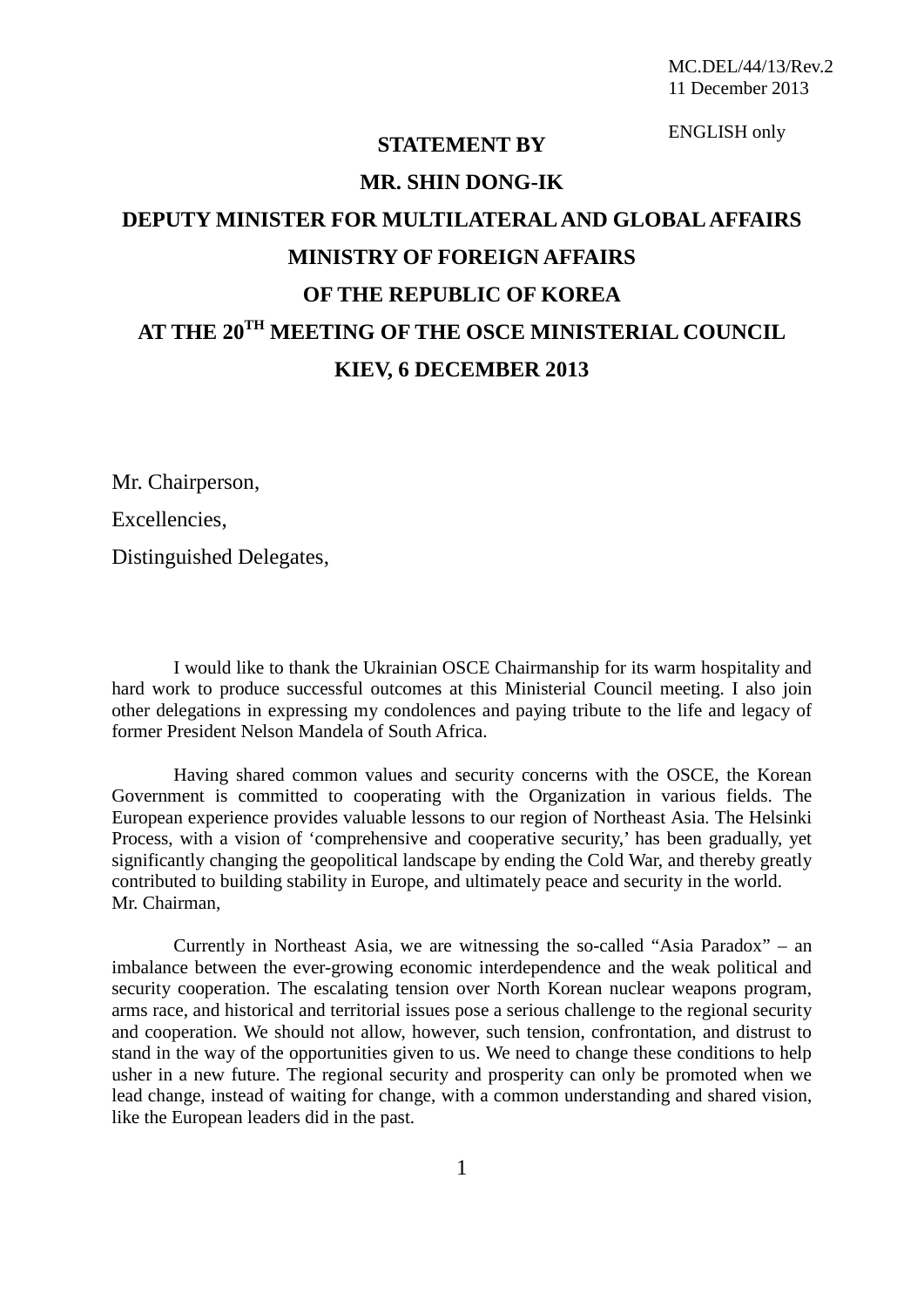The Korean Government under President Park Geun-hye is actively pursuing "Trustpolitik" to forge stronger cooperation in the region by building trust and confidence. As part of "Trustpolitik," Korea proposed the "Northeast Asia Peace and Cooperation Initiative," a plan to transform Northeast Asia into a region bound by trust and cooperation. The initiative proposes to start small but meaningful cooperation within the region, steadily implementing practices that would build mutual confidence and later establish a regional mechanism. We can address softer issues, such as disaster relief, nuclear safety, terrorism, and climate change. Over the past months, the Initiative has been welcomed and supported by countries in the region and many others including the OSCE's Participating States, the EU, and ASEAN.

This initiative is still in its early stage, and requires time and patience to be institutionalized. It is open and flexible in its pursuit of peace and cooperation in Northeast Asia. Thus, I would like to ask the OSCE and its Participating States for their continued support for and contribution to the process. In this regard, we are happy to host a seminar on the "Northeast Asia Peace and Cooperation" with the OSCE Secretariat next week in Vienna.

## Mr. Chairman,

The OSCE is taking meaningful steps to cope with transnational threats like terrorism, drug trafficking, and cyber-security challenges. The "Helsinki+40" process is timely and relevant, as it aims at redefining the strategic direction to enhance the response to these challenges in the OSCE region and beyond. As an Asian Partner for Cooperation with almost a 20-year-long relationship with the OSCE in an inextricably linked world, the Republic of Korea has been making modest contributions in achieving the vision of "free, democratic, common, and indivisible Euro-Atlantic and Eurasian security community" set forth in the Astana Summit in 2010.

First, Korea worked to further promote international cyber security cooperation, as cyber security cooperation is growing increasingly critical in ensuring security, economic, prosperity and human rights. As part of an effort to address increasing cyber threats, Korea hosted the Seoul Conference on Cyberspace in October, where more than 1,600 delegates from 87 countries attended, and produced the 'Seoul Framework for and Commitment to Open and Secure Cyberspace' as an outcome. Based on this experience, Korea will be able to contribute to the OSCE's on-going work to conceptualize and operationalize its role in tackling cyber threats.

Second, the Korean Government supports the strengthened role of the OSCE as a regional arrangement under Chapter VIII of the UN Charter. As a non-permanent member of the UN Security Council, we hope to arrange a discussion meeting in the context of the UN Security Council agenda next year.

Third, welcoming the efforts of the OSCE to revise its principles governing nonproliferation which was adopted in 1994, I would like to draw attention to the North Korean nuclear issue. The Korean government welcomes the agreement made between P5+1 and Iran on November 24 on the initial steps to resolve the Iranian nuclear issue through the Joint Action Plan. We expect that the faithful implementation of these steps would contribute to building peace and stability in the region and beyond.